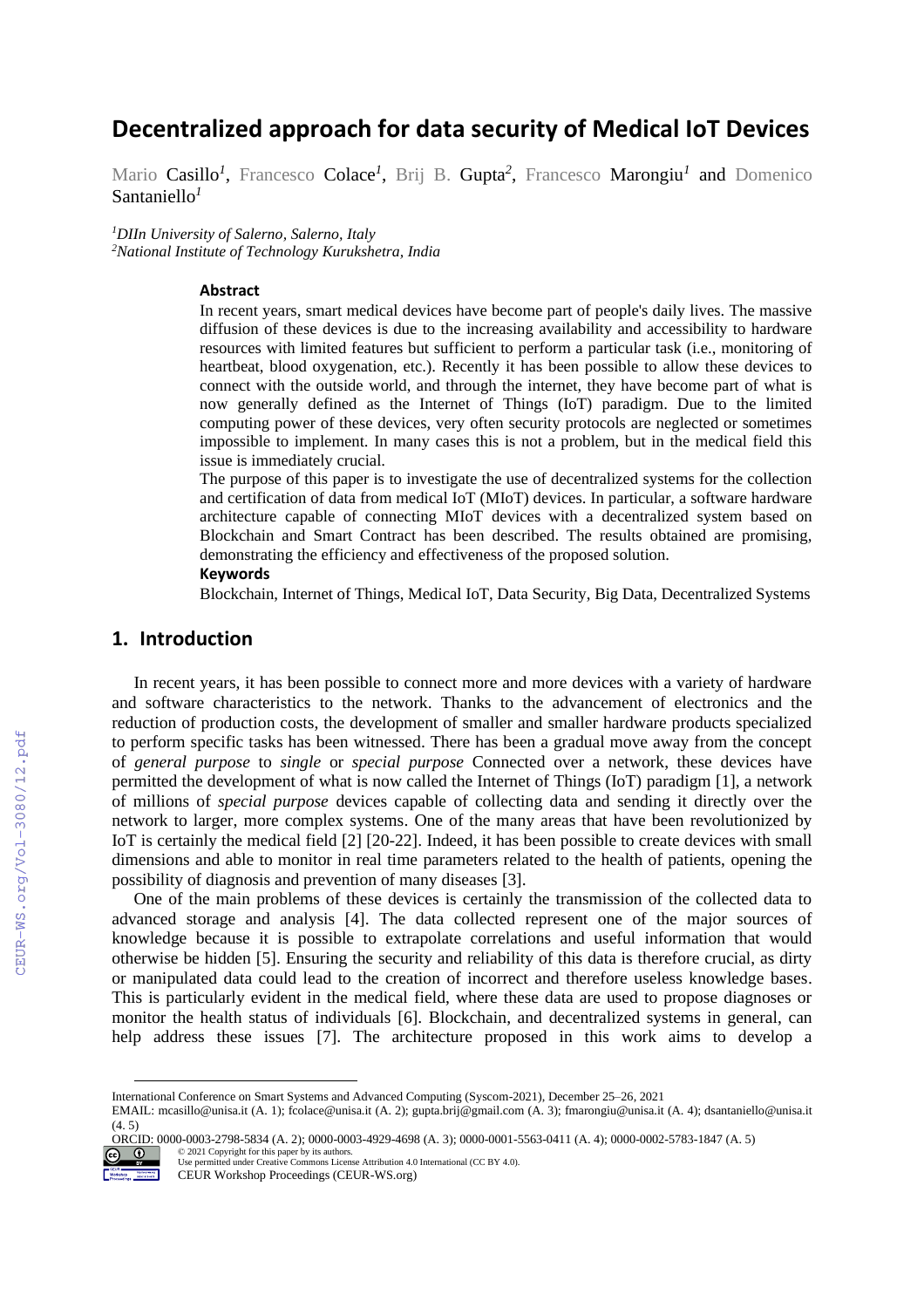software/hardware ecosystem in which MIoT devices communicate directly with a certified Blockchain-based storage.

This solution is possible since data saved on Blockchain technology is immutable over time and cannot be altered either voluntarily or accidentally [8], furthermore, by using the cryptographic properties inherent to the technology, data can be uniquely associated with the user who owns a MIoT device through digital signature mechanisms.

#### **2. Related Works**

Apart from healthcare [17-19], IoT devices have a variety of applications in industries and agriculture [10]; however, because of their low computational capability, these IoT devices are susceptible to a variety of cyber threats. However, it presented a variety of different detecting systems for cyber threats [11]. Many applications of Blockchain in the IoT field have been proposed in the literature; however, the focus of the research does not see IoT devices as an active part of the Blockchain, but as sensors that are queried by other systems that are then connected with the decentralized structure.

Chakraborty et al. [12] proposed a system has been proposed that uses a dual blockchain to store data from IoT devices. The first one directly managed by the user, while the second one is used to exchange information between patients, doctors, and the healthcare system. In practical this cannot be developed because the private user blockchain cannot guarantee any security because not decentralized.

Liu et al. [13], proposed an advanced blockchain architecture for the system governing e-health care systems. The work focused on the development of interoperable and an adaptable networking solution for the effective and proper sharing of the health care data within multiple stakeholders. The blockchain architecture follows the methodology of primary audits by the stakeholders such as the insurance companies, hospitals, and doctors about the authenticity and credibility of a record that is been shared over the platform.

## **3. Proposed Approach**

The proposed methodology is based on three main modules: IoT Devices, Routing Devices, and a Blockchain system.



**Figure 1** Proposed Framework

IoT devices are responsible for collecting data from the outside world and encoding it in a standard format. In addition, these devices possess a public and private key pair of the same space as those used in the Blockchain.

Routing Devices are exclusively responsible for forwarding data from IoT devices to the Blockchain.

The Blockchain is used as a decentralized certified storage, able to receive, via Smart Contracts [14], data from IoT sensors and automatically associate them with the users to whom they belong.

#### **3.1. Device Registration**

Before devices are enabled to send data, they must be registered on the Blockchain so that they can be uniquely associated with a user.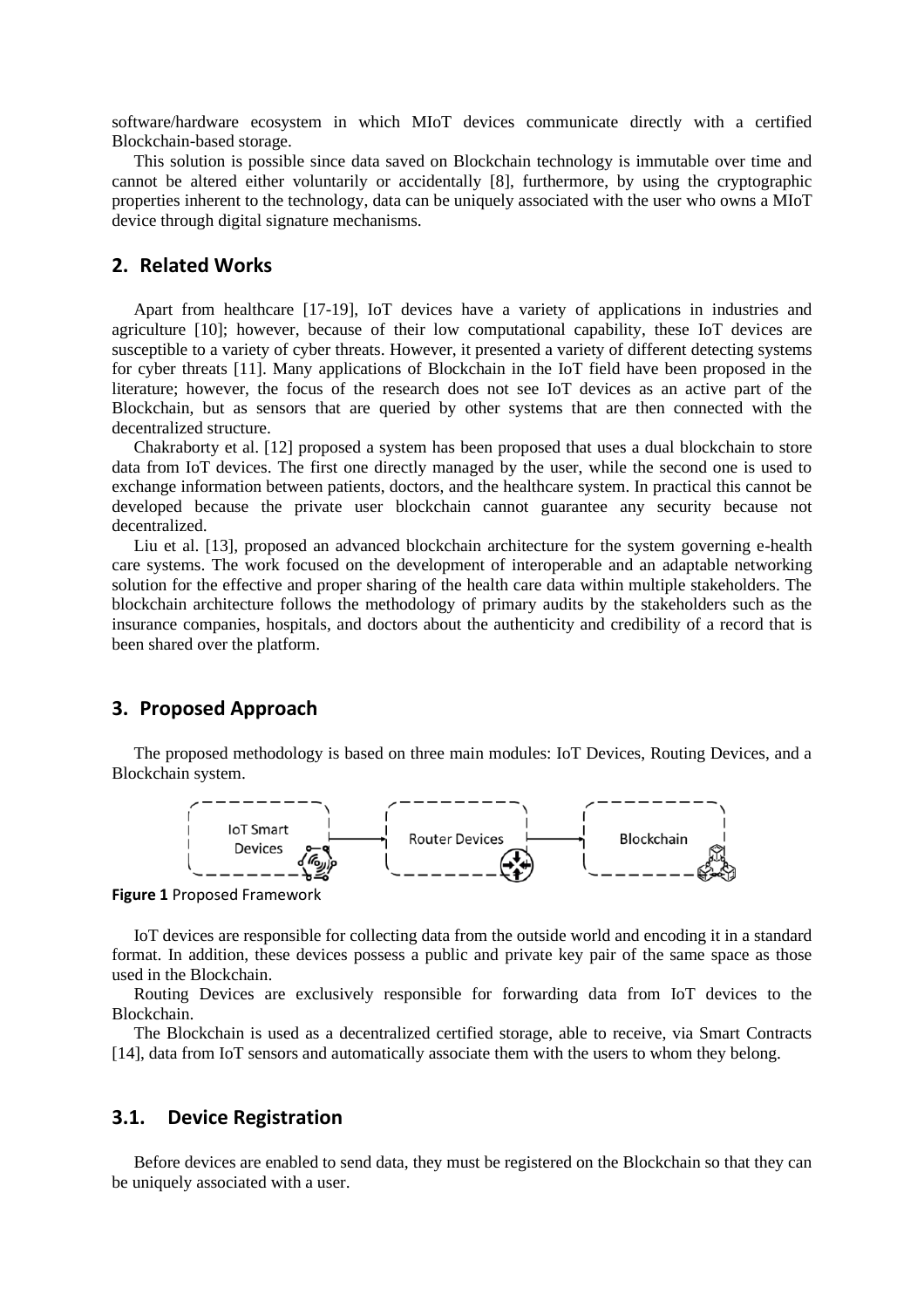

**Figure 2** Device Registration Workflow

Users and devices both possess unique Public/Private key pairs belonging to the same domain from the Blockchain. The user who intends to use the smart device associates the latter's public key with his own via a Smart Contract. Further associations by other public keys will be rejected unless the device is removed by the user who originally registered it.

This mechanism means that devices can be located anywhere without ever losing data ownership information.

#### **3.2. Data Transmission**

IoT devices buffer data based on the type of time frame needed and specific to the use case, then the data is encoded according to a common structure and digitally signed using the private key contained within the *<IPrivK>* device.

The tuple that contains the device's public key, data and its signature *(IPubK, Data, Sig)*, is transmitted to a routing device that is responsible for forwarding the data to the Blockchain.





Routing devices do not have to be trusted. When information reaches the Blockchain, it will be up to the Smart Contract to verify: The public key *<IPubK>* of the device is associated with a user; the digital signature is compatible with the *<IPubK>* key and that the data has not been corrupted or manipulated during transport. If the verifications are successful, then the data is saved within the Blockchain and then made accessible by the user.

#### **3.3. Smart Contract**

The memory of the Smart Contract has been organized to make the information entry and verification operations efficient. Two main structures have been used:

- A Hash table to store information and data history for a single IoT device.
- A Hash table that allows to quickly have the list of all the devices associated to a user.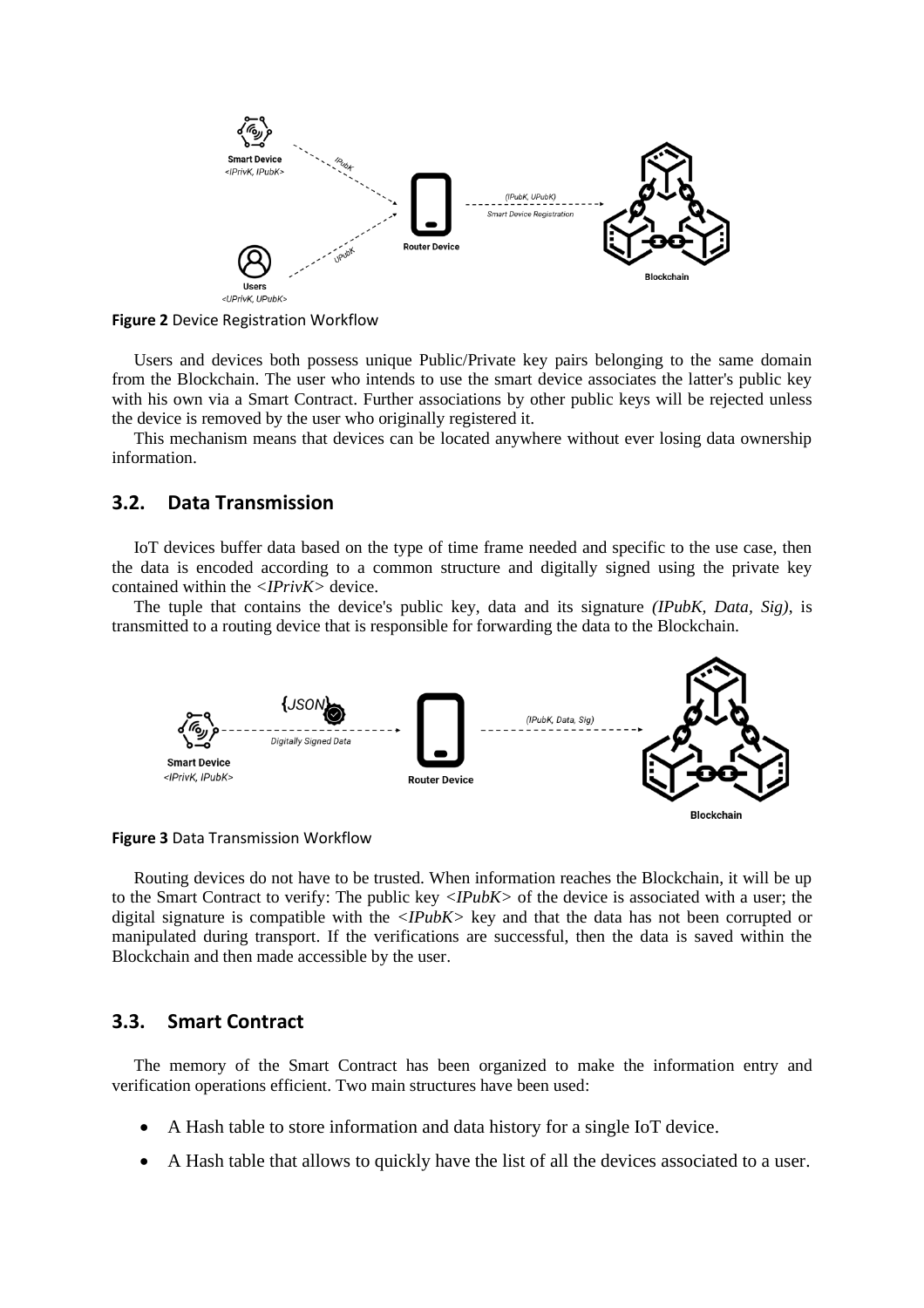```
 struct IoTDevice {
           bool registred;
            address owner;
           bytes32[] data;
       }
       //List of all registred devices in the smart contract, those devices 
will be allowed to store content.
       mapping (address => IoTDevice) private registered_devices;
       //Lookup map to find all associated devices to a specific user.
       mapping (address => address[]) private devices_association;
```
Smart Contract functions are primarily concerned with managing data storage and access: associating devices uniquely to users; checking digital signatures on data from sensors; saving data within the described data structure.

#### **4. Results**

The system has been implemented experimentally on Test Ethereum network using the Solidity language; The results show a good compromise in the execution of operations from the point of view of GAS: *Device Registration* had an average GAS cost of 44000; Digital Sign Verification of 25000; while Verification and insertion 69000. Specifically, the transactions do not have an acceptable cost in terms of GAS in relation to a base transaction (21000 GAS).

#### **Table 1**

Average GAS results

| Operation                       | Average GAS consummation |
|---------------------------------|--------------------------|
| <b>Device Registration</b>      | 44192                    |
| Digital Sign Verification       | 25568                    |
| Verification and Data Insertion | 69822                    |

An interesting aspect of the Smart Contract concerns the verification of the correctness of the signature affixed to the data. For this purpose, was used the function **ecrecover** native to EVM, which allows to efficiently extract the public key from the data signature.

#### **5. Conclusions**

In conclusion, the system turns out to be robust and efficient for storing data in a certified manner, thus going to solve one of the main problems of IoT devices. Understanding exactly where the data comes from and being sure that it has not been manipulated during transport and after storage is an important property in the world of Industry 4.0. The result assumes even more relevance when it comes to the medical world and therefore IoT devices applied to health [15]. The experimental results are promising, and it is certainly possible to expand the research in multiple directions. The focus has been on data certification, but it could be interesting to add an additional layer of encryption to create a selective data access system [16]. Or explore the use of innovative Blockchain technologies to improve Smart Contract efficiency and execution.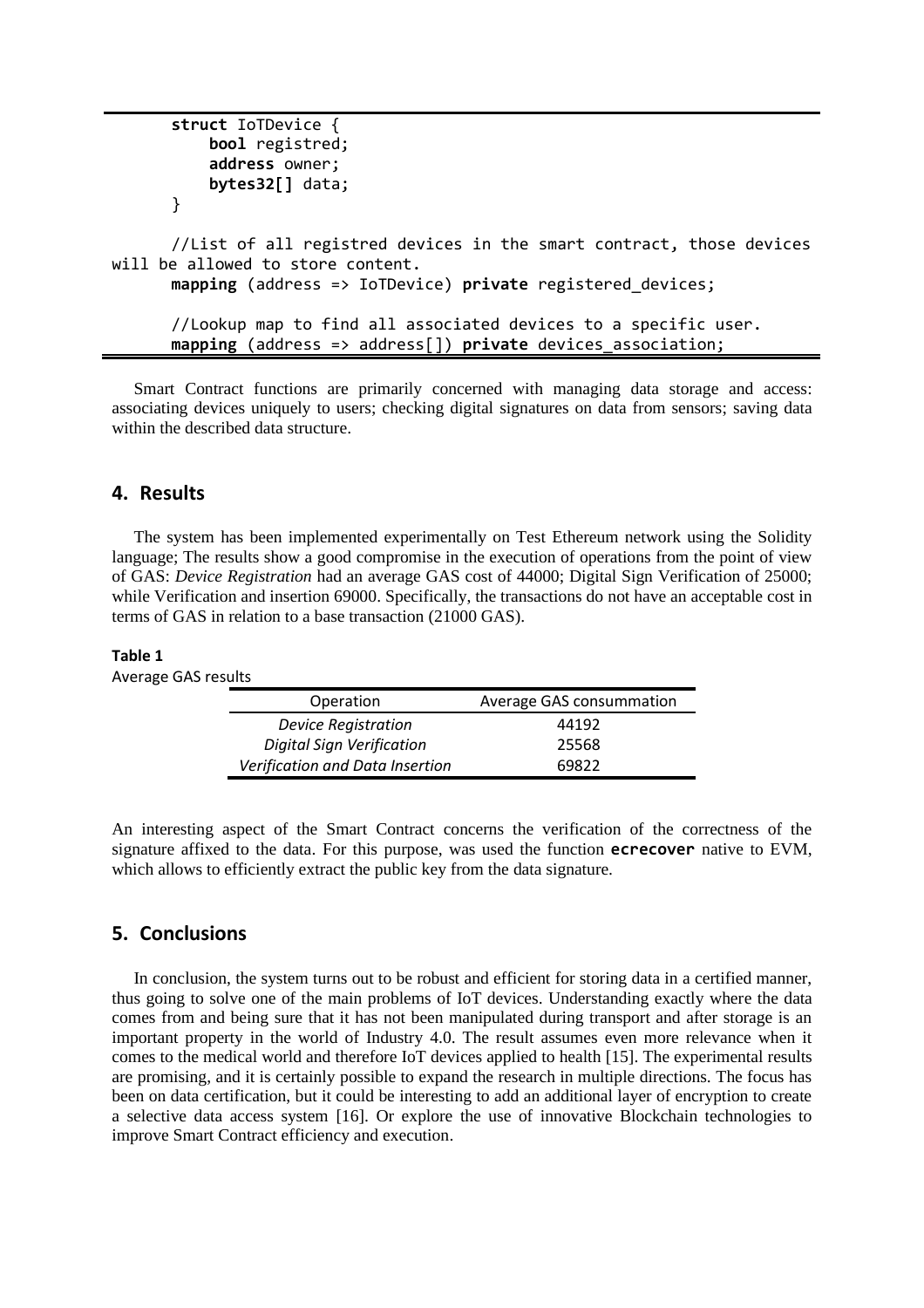## **6. References**

- [1] A. Al-Fuqaha, M. Guizani, M. Mohammadi, M. Aledhari, and M. Ayyash, "Internet of Things: A Survey on Enabling Technologies, Protocols, and Applications," *IEEE Communications Surveys & Tutorials*, vol. 17, no. 4, pp. 2347–2376, 2015, doi: 10.1109/COMST.2015.2444095.
- [2] M. Hassanalieragh *et al.*, "Health Monitoring and Management Using Internet-of-Things (IoT) Sensing with Cloud-Based Processing: Opportunities and Challenges," in *2015 IEEE International Conference on Services Computing*, Jun. 2015, pp. 285–292. doi: 10.1109/SCC.2015.47.
- [3] G. Yang *et al.*, "A Health-IoT Platform Based on the Integration of Intelligent Packaging, Unobtrusive Bio-Sensor, and Intelligent Medicine Box," *IEEE Transactions on Industrial Informatics*, vol. 10, no. 4, pp. 2180–2191, Nov. 2014, doi: 10.1109/TII.2014.2307795.
- [4] C. Stergiou, K. E. Psannis, B.-G. Kim, and B. Gupta, "Secure integration of IoT and Cloud Computing," *Future Generation Computer Systems*, vol. 78, pp. 964–975, Jan. 2018, doi: 10.1016/j.future.2016.11.031.
- [5] A. L. Beam and I. S. Kohane, "Big Data and Machine Learning in Health Care," *JAMA*, vol. 319, no. 13, p. 1317, Apr. 2018, doi: 10.1001/jama.2017.18391.
- [6] A. M. Rahmani *et al.*, "Exploiting smart e-Health gateways at the edge of healthcare Internet-of-Things: A fog computing approach," *Future Generation Computer Systems*, vol. 78, pp. 641–658, Jan. 2018, doi: 10.1016/j.future.2017.02.014.
- [7] Z. Zheng, S. Xie, H. Dai, X. Chen, and H. Wang, "An Overview of Blockchain Technology: Architecture, Consensus, and Future Trends," in *2017 IEEE International Congress on Big Data (BigData Congress)*, Jun. 2017, pp. 557–564. doi: 10.1109/BigDataCongress.2017.85.
- [8] M. Kassab and G. Destefanis, "Blockchain and Contact Tracing Applications for COVID-19: The Opportunity and The Challenges," in *2021 IEEE International Conference on Software Analysis, Evolution and Reengineering (SANER)*, Mar. 2021, pp. 723–730. doi: 10.1109/SANER50967.2021.00092.
- [9] M. Mettler, "Blockchain technology in healthcare: The revolution starts here," in *2016 IEEE 18th International Conference on e-Health Networking, Applications and Services (Healthcom)*, Sep. 2016, pp. 1–3. doi: 10.1109/HealthCom.2016.7749510.
- [10] AlZu'bi, S., Hawashin, B., Mujahed, M., Jararweh, Y., & Gupta, B. B. (2019). An efficient employment of internet of multimedia things in smart and future agriculture. Multimedia Tools and Applications, 78(20), 29581-29605
- [11] Tripathi, S., Gupta, B., Almomani, A., Mishra, A., & Veluru, S. (2013). Hadoop based defense solution to handle distributed denial of service (ddos) attacks. Journal of Information Security. Vol. 4 No. 3 (2013) , Article ID: 34629
- [12] S. Chakraborty, S. Aich, and H.-C. Kim, "A Secure Healthcare System Design Framework using Blockchain Technology," in *2019 21st International Conference on Advanced Communication Technology (ICACT)*, Feb. 2019, pp. 260–264. doi: 10.23919/ICACT.2019.8701983.
- [13] W. Liu, S. S. Zhu, T. Mundie, and U. Krieger, "Advanced block-chain architecture for e-health systems," in *2017 IEEE 19th International Conference on e-Health Networking, Applications and Services (Healthcom)*, Oct. 2017, pp. 1–6. doi: 10.1109/HealthCom.2017.8210847.
- [14] K. Christidis and M. Devetsikiotis, "Blockchains and Smart Contracts for the Internet of Things," *IEEE Access*, vol. 4, pp. 2292–2303, 2016, doi: 10.1109/ACCESS.2016.2566339.
- [15] M. H. Kassab, V. V. G. Neto, G. Destefanis, and T. Malas, "Could Blockchain Help With COVID-19 Crisis?," *IT Professional*, vol. 23, no. 4, pp. 44–50, Jul. 2021, doi: 10.1109/MITP.2021.3072585.
- [16] M. Casillo, A. Castiglione, F. Colace, M. de Santo, F. Marongiu, and D. Santaniello, "COVID-19 data sharing and organization through blockchain and decentralized models," in *CEUR Workshop Proceedings*, 2021, vol. 2991, pp. 128–140.
- [17] Al-Ayyoub, M., AlZu'bi, S., Jararweh, Y., Shehab, M. A., & Gupta, B. B. (2018). Accelerating 3D medical volume segmentation using GPUs. Multimedia Tools and Applications, 77(4), 4939-4958
- [18] Al-Ayyoub, M., AlZu'bi, S., Jararweh, Y., Shehab, M. A., & Gupta, B. B. (2018). Accelerating 3D medical volume segmentation using GPUs. Multimedia Tools and Applications, 77(4), 4939-4958.
- [19] AlZu'bi, S., Shehab, M., Al-Ayyoub, M., Jararweh, Y., & Gupta, B. (2020). Parallel implementation for 3d medical volume fuzzy segmentation. Pattern Recognition Letters, 130, 312-318.